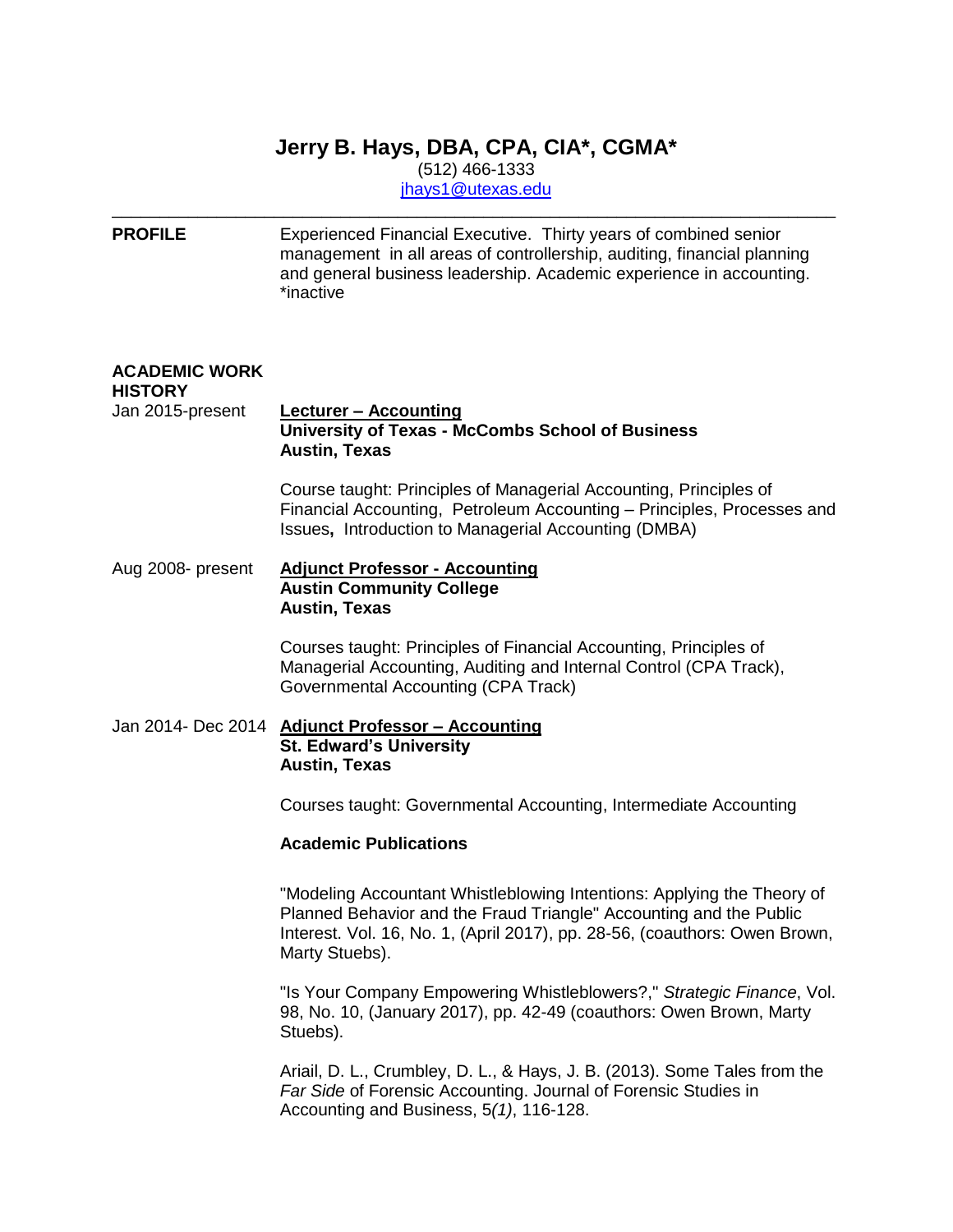Hays, J. B., & Ariail, D. L. (2013). Enron Should Not Have Been a Surprise and the Next Major Fraud Should Not Be Either. *Journal of Accounting and Finance,* 13(3).

Ariail, D. L., Hays, J. B., & Vasa-Sideris, S. (2012). Courage: The key to ethical behavior. *Today's CPA,* 39(6), 30-33.

Hays, J. B. (2011) Book Review: Costly Reflections in a Midas Mirror. *Journal of Applied Management and Entrepreneurship,* Nov.(11).

### **Academic Presentations**

American Accounting Association (2014) Annual Conference: *An Investigation of the Motivation of Management Accountants to Report Fraudulent Accounting Activity: Applying the Theory of Planned Behavior*.

American Accounting Association (2014) Southwestern Region Annual Conference: *An Investigation of the Motivation of Management Accountants to Report Fraudulent Accounting Activity: Applying the Theory of Planned Behavior*.

American Accounting Association (2014) Southwestern Region Annual Conference: Some Tales from the *Far Side* of Forensic Accounting

American Accounting Association (2012) Southwestern Region Annual Conference: *Enron Should Not Have Been a Surprise and the Next Major Fraud Should Not Be Either*.

### **Academic Grant**

Dissertation Grant from the Institute of Management Accountants Reseach Foundation

# **INDUSTRY WORK HISTORY**

Jan 2001- Jun 2013 **Partner**

# **Basin Financial Resources Midland, Texas**

Provided outsourcing of full suite of oil and gas accounting, treasury, and data administration to small, medium and large oil and gas firms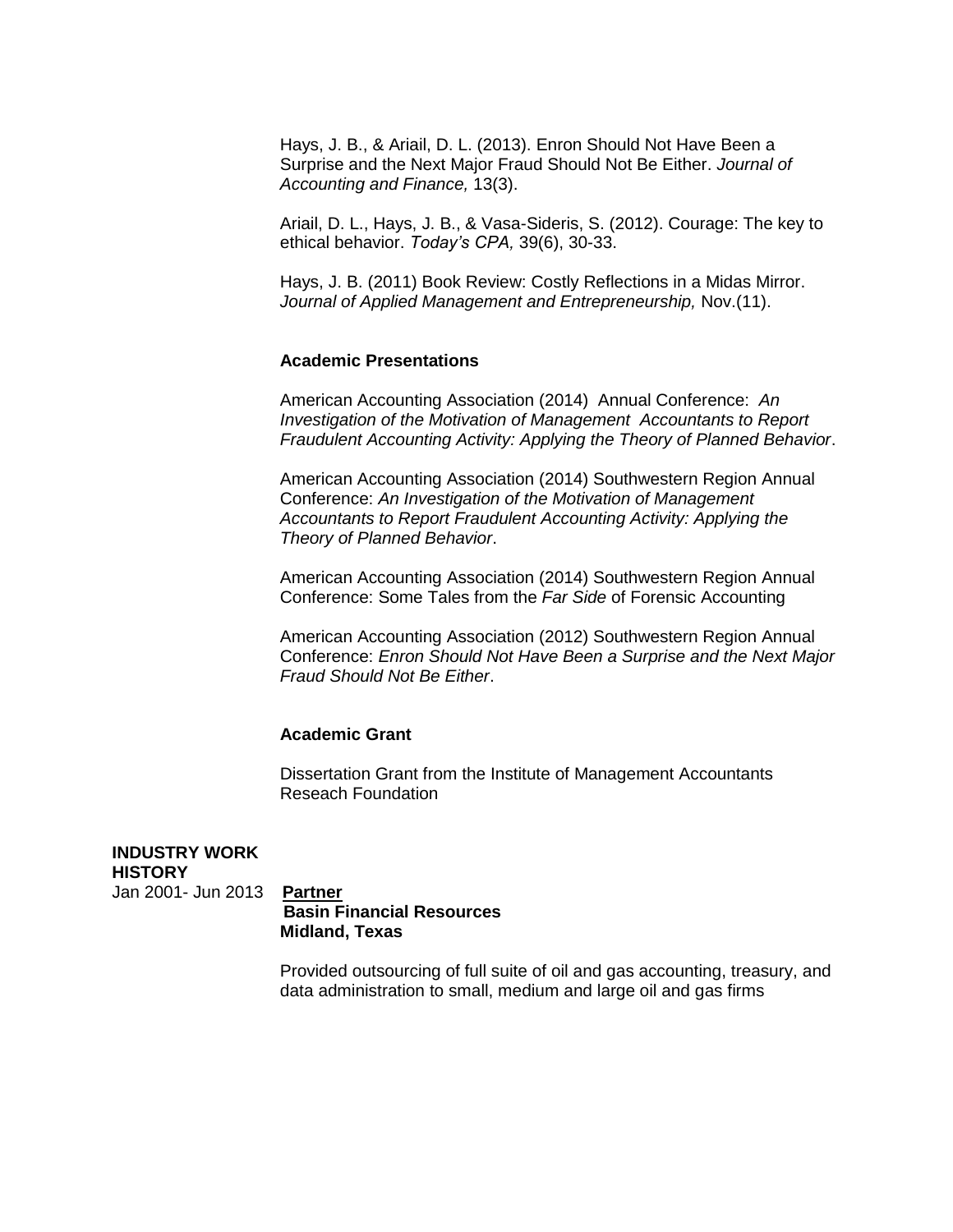# Jul 2000- Jan 2005 **Chief Financial Officer Westwin Energy Midland, Texas**

Responsibilities:

- Responsible for all accounting, finance, banking and tax reporting
- Partner and member of management team, involved in over \$100 million in investment decisions
- Responsible for all financial policy and management controls

### Achievements:

- Established a partnership with a major accounting software firm (CGI) that led to the spin-off of a successful oil and gas accounting outsource company (Basin Financial Resources)
- Westwin's major partner was Enron. Successfully unwound from Enron's complex bankruptcy without legal consequences and at a gain to the remaining partners

## Jan 2002- May 2004 **Lecturer/Instructor Applied Petroleum Technology Academy Midland, Texas**

Responsibilities:

- Developed and managed 12 week oil and gas accounting course/internship for Chinese oil industry accountants (Sinopec Corp.) in conjunction with University of Texas Permian Basin and Midland Community College
- Taught KPMG oil and gas program portion of course

### Apr 1991- Mar 2000 **Vice President , Finance ARCO Permian, Division of Atlantic Richfield (merged with BP) Midland, Texas**

Responsibilities:

- Responsible for all financial aspects of oil and gas operations of over \$2 billion in assets
- Member of Leadership Team that invested over \$1 billion in U.S. domestic energy industry
- Managed staff of over 200 accounting, IT, planning and financial analyst professionals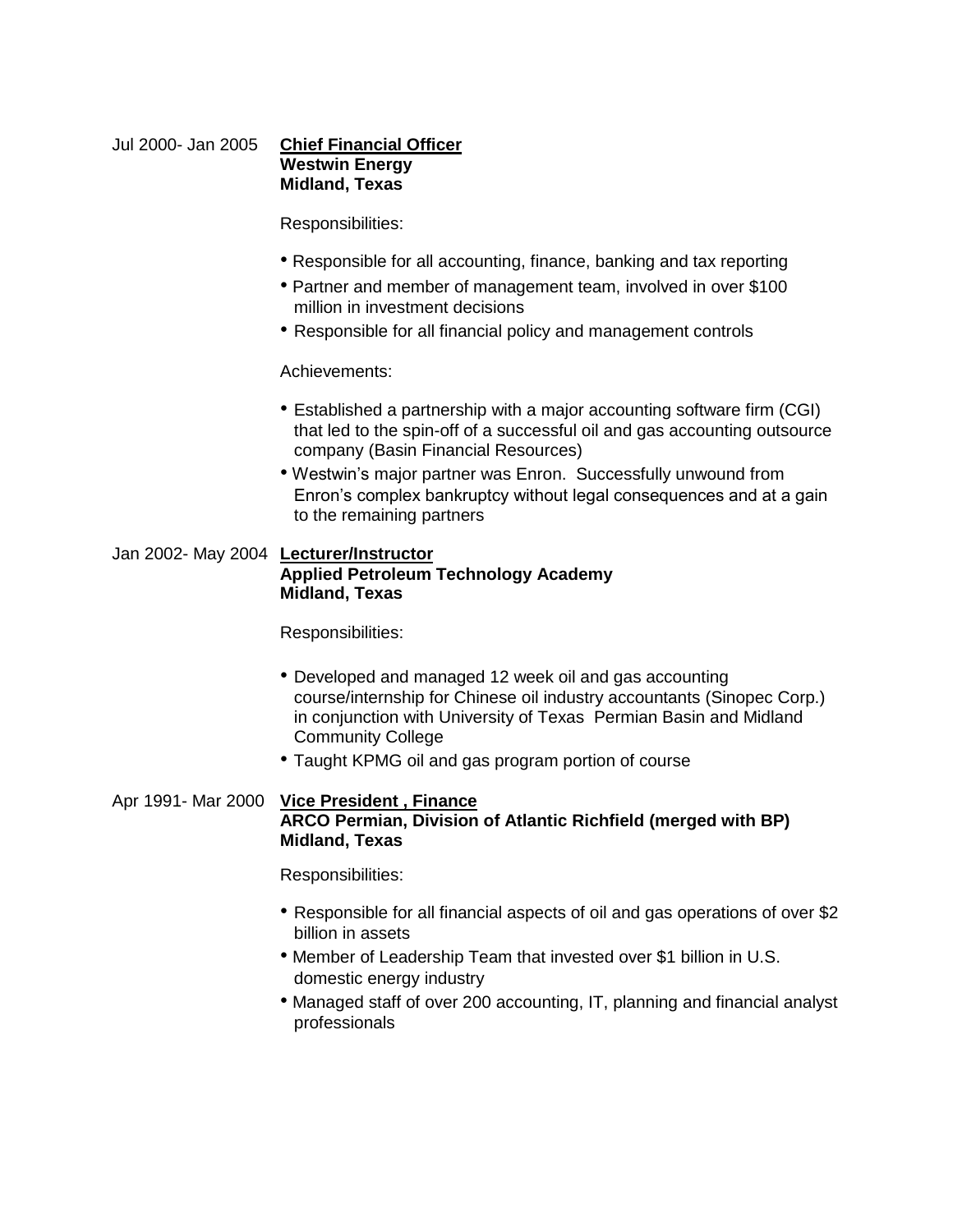Achievements:

- Created a financial team that received the number one rating in domestic oil and gas industry in PricewaterhouseCoopers benchmark survey
- Grew division income from a low of \$30 million per year to a high of almost \$200 million per year

### Aug 1985- Mar 1991 **Controller Anaconda Minerals, ARCO Coal Co. Denver, Colorado**

Responsibilities:

- All aspects of the controller's function; financial reporting, performance measurement, internal control and accounting policy, as well as competitor analysis and strategic planning
- Operational controls and management reporting at several worldwide mining operations in Wyoming, Montana and Colorado, Caracas, Venezuela, and Queensland, Australia

### Achievements:

- Complete reorganization of the company's management structure to significantly lower both overhead and operating costs in order to maintain worldwide competitiveness
- Sale of numerous mineral assets (\$2 billion) in order to focus on coal production and align more closely with parent company's energy focus

#### Aug 1974- Aug 1985 **Accounting Supervisor, Audit Manager ARCO Dallas, Texas / Los Angeles, California**

Responsibilities:

- Various job assignments, from basic revenue and financial accounting up through supervisor of these functions
- Audit review functions covering a wide variety of financial and operational activities as Senior Auditor and later as Audit Manager; responsible for planning and controlling the audits and the audit staff

### Achievements:

• Continued development across several positions in the controllership and audit functions, culminating in promotions to senior financial management positions